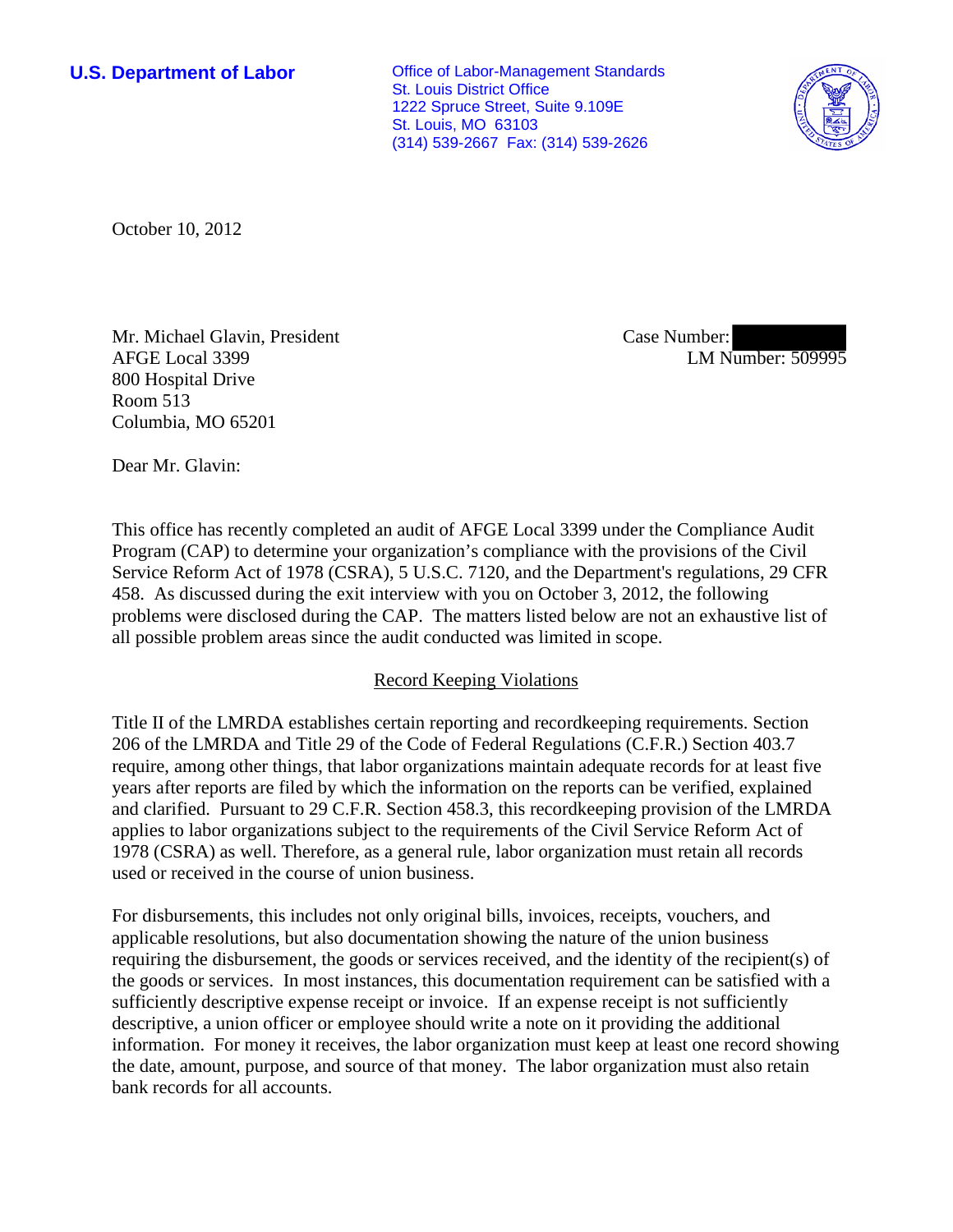The audit of Local 3399's 2010 and 2011 records revealed the following recordkeeping violations:

## 1. Credit Card Expenses

Local 3399 officers did not retain adequate documentation for credit card charges. The types of missing documentation included expenses such as gasoline, office purchases, and wireless internet charges.

## 2. Cash Payments

Local 3399 failed to maintain sufficient documentation for cash payments to new members as well as cash payments to current members or officers for referring new members. Local 3399 would withdraw cash for these payments but did not list who received the cash payments.

As noted above, labor organizations must retain original receipts, bills, and vouchers for all disbursements. The president and treasurer (or corresponding principal officers) of your union, who are required to sign your union's LM report, are responsible for properly maintaining union records.

Local 3399 has implemented improved record keeping practices during 2012 fiscal year.

Based on your assurance that Local 3399 will retain adequate documentation in the future, OLMS will take no further enforcement action at this time regarding the above violations.

## Other Violation

The audit disclosed the following other violation(s):

Inadequate Bonding

Pursuant to 29 C.F.R. Section 458.35, officers and employees of any labor organization subject to the CSRA are required to be bonded in accordance with Section 502(a) of the LMRDA. This provision requires that union officers and employees be bonded for no less than 10% of the total funds those individuals or their predecessors handled during the preceding fiscal year.

Local 3399's officers and employees are currently bonded for \$5,000 but they must be bonded for at least \$10,500. Local 3399 should obtain adequate bonding coverage for its officers and employees immediately. You agreed to provide proof of bonding coverage to this office as soon as possible.

I want to extend my personal appreciation to AFGE Local 3399 for the cooperation and courtesy